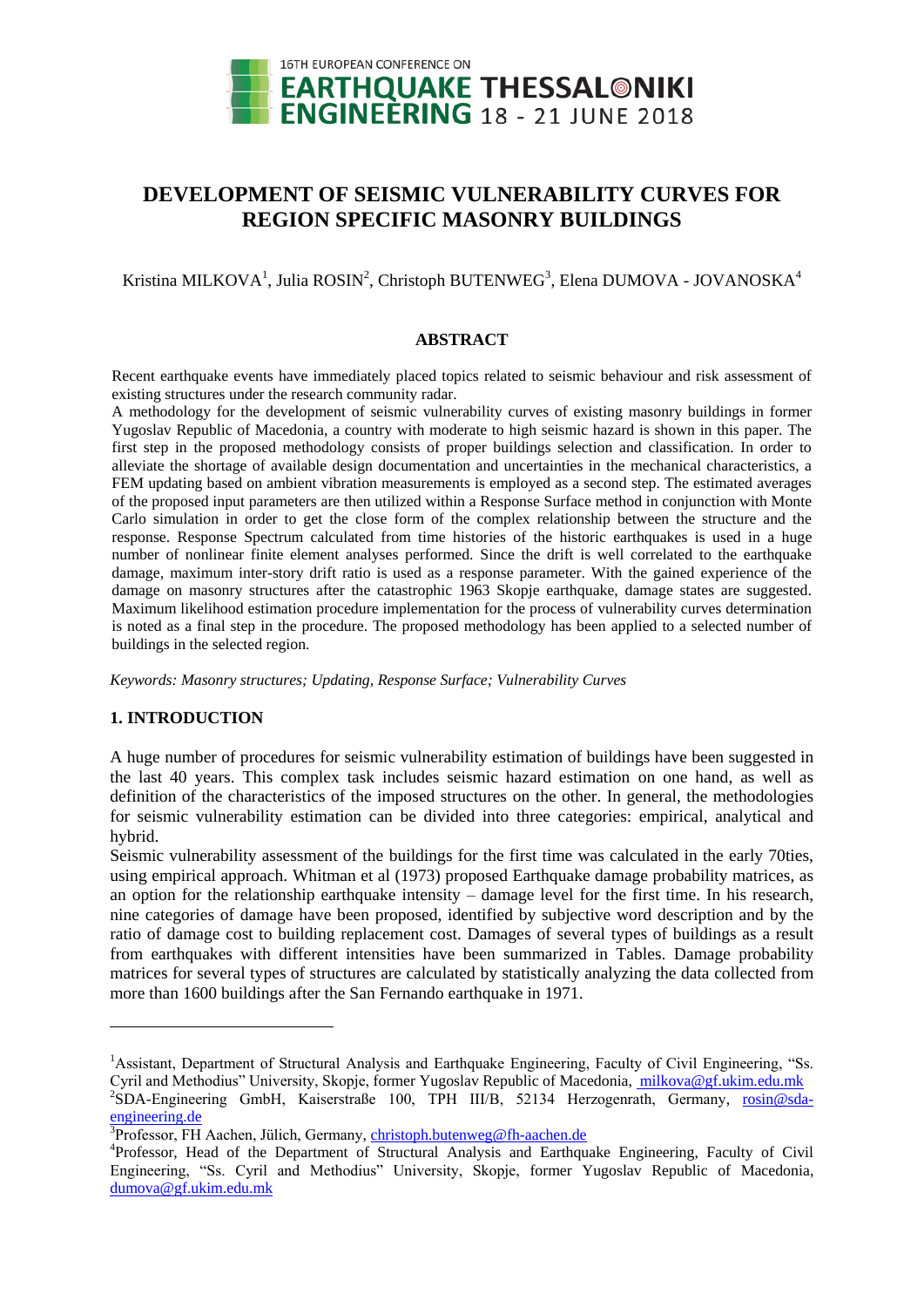HAZUS (Porter, 2009) is the outcome of a project conducted for the National Institute of Building Science (NIBS), supported by the Federal Emergency Management Agency (FEMA), in order to develop a nationally applicable methodology for estimating the potential losses on a regional basis (FEMA, 2003). Seismic vulnerability assessment is based on a Spectral Capacity Method, and the intersection point between the capacity curve – pushover curve and the response spectra is calculated. The capacity spectrum has been developed for each building class using model buildings designed for different levels of design practice in the US. At the end, an expected overall rebuilding cost, based on a percentile of the different types of expected damages is calculated.

The researchers in former Yugoslav Republic of Macedonia in this field have followed the research on a global level since the origins. Namely, Nochevski in his PhD, under the supervision of Petrovski, has proposed an original methodology for empirical and analytical vulnerability calculation of the curves (Nochevski, 1993). An innovative approach including a criterion for calculation of the damage on a local level has been suggested. Namely, five levels of damages are selected and the criteria depend of the characteristic points of the calculated force-deformation relationship in a structural element. Dumova – Jovanoska in her Phd research proposes a methodology for expressing the relationship damage – earthquake intensity in the forms of vulnerability curves and damage probability matrices (Dumova, 2004). This methodology has been applied on a reinforced concrete structures. Special attention has been dedicated to local seismic hazard determination. By using geological profiles from the Skopje Region, a set of 240 artificial earthquakes has been generated and nonlinear analysis for the buildings have been performed.

In the framework of the RISK-UE (RISK-UE, 2001-2004) project, an approach for development of seismic vulnerability of structures for reinforced concrete structures, as dominant residential building topology in former Yugoslav Republic of Macedonia for new structures (RC1 and RC4) has been proposed. Databases from 1979 Montenegro earthquake, as well as data from 1994 Bitola Earthquake were chosen as a seismic input in the dynamic analysis of a 1D shear type lumped mass model that was used to model the RC structures (Milutinovic, Trendafiloski, 2003).

One of the biggest shortages of the procedure for the analytically calculation of the seismic curves is the duration of the analysis, because of the huge number of nonlinear analysis that have to be performed. That is one of the reasons why in the future research hybrid methods are more popular, as combination of statistical data from damages after earthquakes and the analytical models.

## **2. MOTIVATION AND WORKING PLAN**

Knowing the fact that there is a the huge number of old masonry buildings in the building stock of former Yugoslav Republic of Macedonia currently serving as public institutions and that they have never been assessed or verified from one side, and the severe ground motions that happened lately on the other, it can be concluded that the need of seismic risk evaluation of these existing structures is of a high priority. Despite the big amount of proposed methodologies for seismic risk methodologies on a world level, uncertainties and inconsistencies still exist.

This research is conducted under the frame of the ongoing project SeismoWall (SeismoWall, 2017- 2019), which main purpose is definition of four sets of vulnerability curves for regular and irregular unreinforced masonry (flexible/stiff floors) structures in former Yugoslav Republic of Macedonia. The main goal of the research is seismic vulnerability assessment of the structures with using an innovative methodology for seismic vulnerability curves calculation of excising masonry buildings. The methodology includes data collection for the excising structures and their classification, experimentally determination of the geometric and material characteristics of the chosen buildings, seismic hazard assessment, nonlinear analysis and statistical analysis for vulnerability curves calculation. The main purpose is to propose a methodology for assessment of the masonry buildings, which will result with seismic risk determination and increasing the security level by taking measures which will be considered essential. The frame of the research is presented in Figure 1.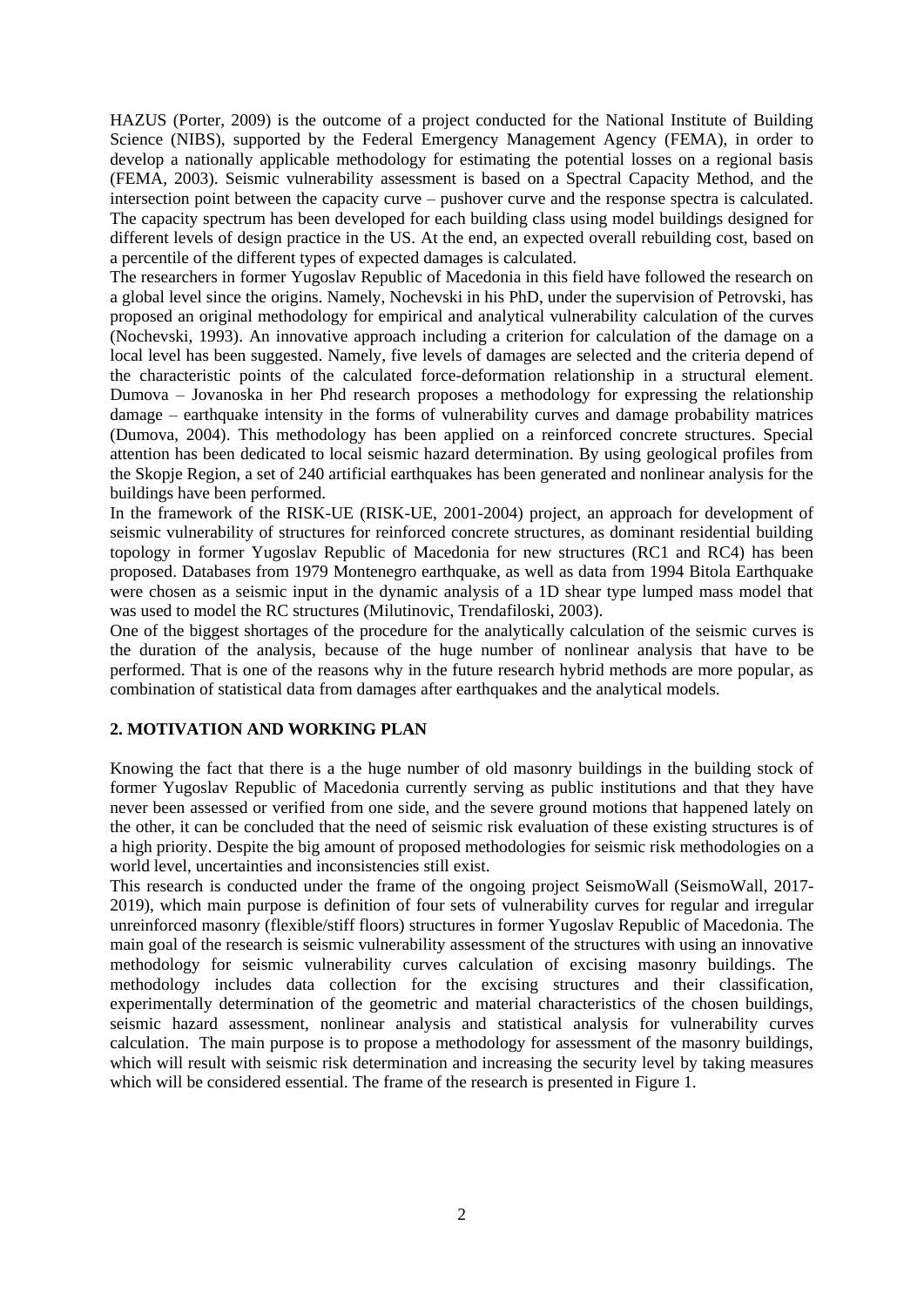

Figure 1. The general framework of the research

### **3. THE METHODOLOGY**

The first step of the methodology is to completely analyze the building stock and do a careful selection of the buildings. A selection of sixteen masonry structures have been done by meeting two main criteria: structures are built before the Skopje earthquake in 1963 and serve as public institutions. The chosen buildings represent the classes of buildings with similar architecture, structural system and structural materials. Buildings serving as public institutions (schools, administration offices, courts, museums, theaters, etc.) located in a six cities in former Yugoslav Republic of Macedonia (Skopje, Bitola, Ohrid, Debar, Kavadarci and Gevgelija) were selected. They are classified according to classification system adopted in Risk-UE project (2003) in the following groups:

- *M5 - U masonry (old bricks) – regular structures (3 buildings)*
- *M5 - U masonry (old bricks) – irregular structures (4 buildings)*
- *M6 - U masonry RC floors* types*– regular structures (2 buildings)*
- *M6 - U masonry RC floors* types*– irregular structures (7 buildings)*

Knowing the fact that almost all of the buildings have been built without any design documentation, in the period of time when there were no regulations for seismic design of structures, a detail on site measurements of the geometry has been done for all of them. The dimensions of all of the structural members have been measured and the layouts have been provided.

Laboratory testing of masonry properties and also in-situ dynamic testing of the dynamic characteristics is listed as a second part of the research. Laboratory testing of the solid clay bricks and lime mortar have been performed. Also, six wallets with dimensions 500x440x125 mm made from the original bricks from the buildings were tested for compressive strength determination. The results showed a vast variety of the measured parameters, as expected for the masonry as a material. The mean value of the compressive strength is  $2.45$  N/mm<sup>2</sup>.

In the process of identifying the dynamic characteristics, in city dynamic tests were performed for all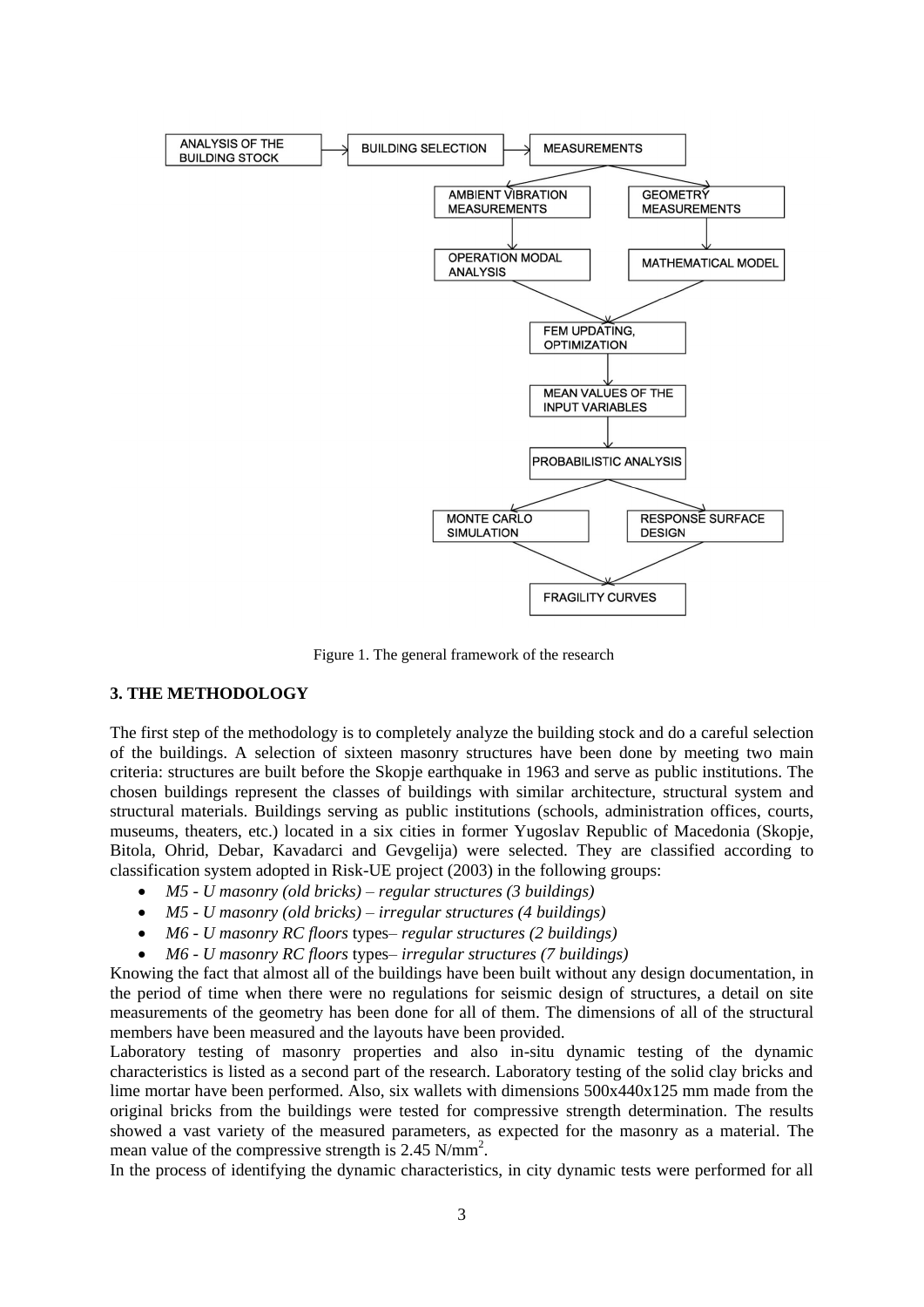of the selected buildings. Using the frequency domain decomposition algorithm, frequencies and mode shapes of all of the buildings were estimated.

The finite element method allows the analysis of complex structural dynamics problems. However, the extent to which the model is in error due to several reasons is very hard to estimate and it is always justified to find a procedure for confirmation of the validity of the FE model. In this methodology, in order to alleviate the uncertainties of the material parameters, an algorithm for calibration of the finite element model was used, using as a target values the experimentally obtained values of the dynamic characteristics and MAC values. This algorithm uses a sensitivity coefficients and weight factors. The process begins with a dynamic analysis of the defined finite element mathematical model, using the experimentally obtained information of the mechanical characteristics: the mean values and the standard deviations. The results of the finite element model analysis are used for correlation check with the experimentally obtained results. Sensitivity coefficients are used in order to mitigate the difference between the experimental and analytically derived values, then again with newly generated parameters dynamic analysis is performed, looping until the defined convergence criterion is achieved. Generally, the updating method is based on the use of sensitivity coefficients that iteratively update selected physical element properties (parameters that we consider uncertain) so that correlation between simulated responses and target values improves, shown on Equation 1.

$$
\{R_e\} = \{R_a\} + [S](\{P_u\} - \{P_0\})
$$
\n<sup>(1)</sup>

where

 $R_e$  and  $R_a$  – simulated responces

 $P_u$  and  $P_o$  – parameters (material propreties, geometry, damping propreties ...)

The estimated mean values and standard deviations, or the ranges of the material parameters will be utilized as input parameters in the probabilistic analysis.

### *3.1 Local Hazard definition*

Using site-specific calculated response spectra in the analysis instead of the code defined ones can influence the final results in a great manner. An innovative method, named Neo Deterministic approach (Panza et al, 2001) is used for calculation of the spectra for the location of all of the buildings, selected as archetypes within the project. This scenario – based method incorporates together the knowledge of tectonic style of the considered region, the active fault characterization, the earth crust model and the historical seismicity. The map of geotectonic zoning from Arsovski (1997) was used for the definition of the structural polygons characterized by the thickness of each layer, the density, P and S wave velocity and their attenuation factors. The earthquake catalogue that is used consists of all of the significant registered events from 518 until 2015. The fault plane mechanism for all of the events is calculated at the Seismological Observatory of the Faculty of Natural Sciences and Mathematics, Ss. Cyril and Methodius University, Skopje. Since the structural model and the seismicity is defined, modal summation technique (up to 10Hz) is used for wave propagation modeling and the synthetic seismograms are generated in all of the predefined grid points distributed over the region of interest. Maps of acceleration, velocity and displacement are obtained as a result of this procedure.

Variations of the rupturing process are taken into account in the nucleation point of the rupture, in the rupture velocity pattern and in the distribution of the slip on the fault. Six families of scenarios (50 realizations for each scenario) are considered: bilateral rupturing style with 0°, 90° and 180° directivity, unilateral rupturing style with 0°, 90° and 180° directivity. The results obtained from the multiple scenarios are obtained as an envelope of the response spectra computed at each site using the procedure Maximum Credible Seismic Input (MCSI) proposed by Fasan et al (2016) and Fasan et al (2017). This procedure has been applied to all six cities of interest in frame of the aforementioned project in former Yugoslav Republic of Macedonia. Here, the result for the city of Skopje is shown (Figure 2). MCSI is calculated for 5% damping of the response spectra.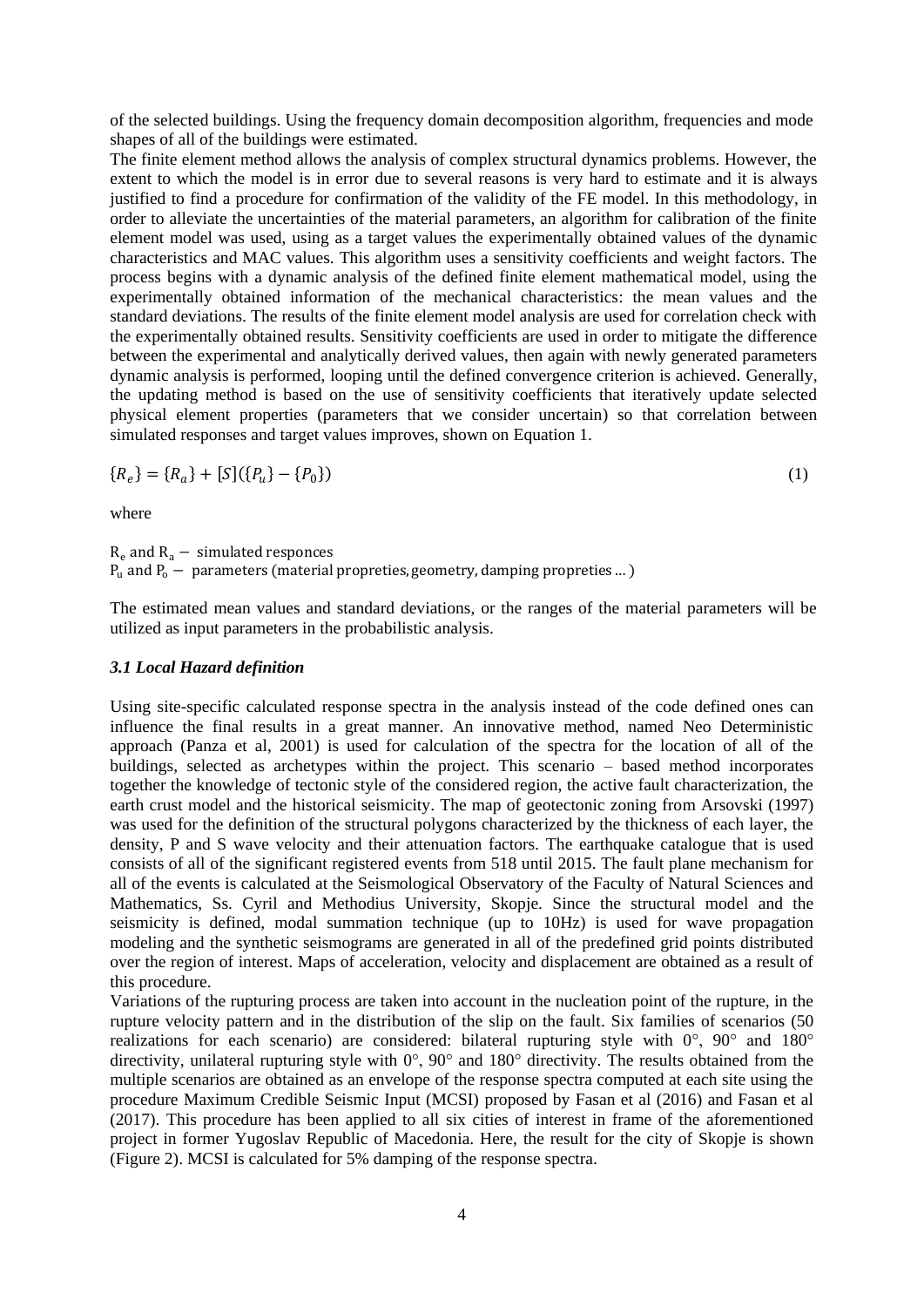

|   |            |                          | $\sim$ | (km)  | (km) | $\mathfrak{g}$ |    |     |     | (°N  | (°E) |
|---|------------|--------------------------|--------|-------|------|----------------|----|-----|-----|------|------|
|   | sz 0001 bf | $\overline{\phantom{a}}$ | 6.1    | 13.9  | 10.0 | 303            | 74 | 339 | 266 | 21.5 | 41.9 |
|   | sz 0001 bf | $\overline{\phantom{a}}$ | 6.1    | 13.9  | 10.0 | 303            | 74 | 339 | 159 | 21.5 | 42.1 |
| 3 | sz 0010 bf | $\overline{\phantom{a}}$ | 7.5    | 145.1 | 15.0 | 22             | 56 | 40  | 98  | 23.3 | 41.7 |
|   | sz 0001 bb | $\overline{\phantom{a}}$ | 6.1    | 13.9  | 10.0 | 303            | 74 | 339 | 159 | 21.5 | 42.1 |
|   | sz 0001 uf | -                        | 6.1    | 13.9  | 10.0 | 303            | 74 | 339 | 266 | 21.5 | 41.9 |
|   | sz 0001 uf | $\overline{\phantom{a}}$ | 6.1    | 13.9  | 10.0 | 303            | 74 | 339 | 159 | 21.5 | 42.1 |

 $s$ lat

 $s$ lon



#### *3.2 Mechanical model*

MINEA software (SDA Engineering) is used for verification of the structural safety of masonry structures and mixed structures made of masonry and reinforced concrete. Additional module in the frame of the software is programmed for the special needs of the analysis performed for obtaining the vulnerability curves. All of the buildings are modelled and analysed separately (one of the building is shown on Figure 3) and the verification of the structure is based on the non-linear pushover curve, which is determined using a static non-linear calculation by successively increasing a horizontal load distribution. Also, the nonlinearity is included by the newly implemented iterative procedure of calculating the compressed length of the wall. Namely, the length of the wall decreases when the deformation of the wall increases. Generally, the procedure in MINEA consists of four steps:

- Calculation of load- displacement curves of each single wall. Based on the superimposed vertical load, the wall geometry, and the material properties of bricks and mortar, the capacities of the each walls are calculated. The bending and longitudinal failure mode, the shear failure mode, and the brick structural failure mode has been considered during calculation.
- Calculation of building capacity Push Over curve of the structure. The capacity curves of the individual walls are superimposed to give one resulting capacity curve for the building.
- Transformation of the curve into Sa-Sd diagram using an equivalent single mass oscillator.
- Performance point the intersection between the spectra and the Push Over curve. If an intersection point (a "performance point") of the two curves can be found in the stable area of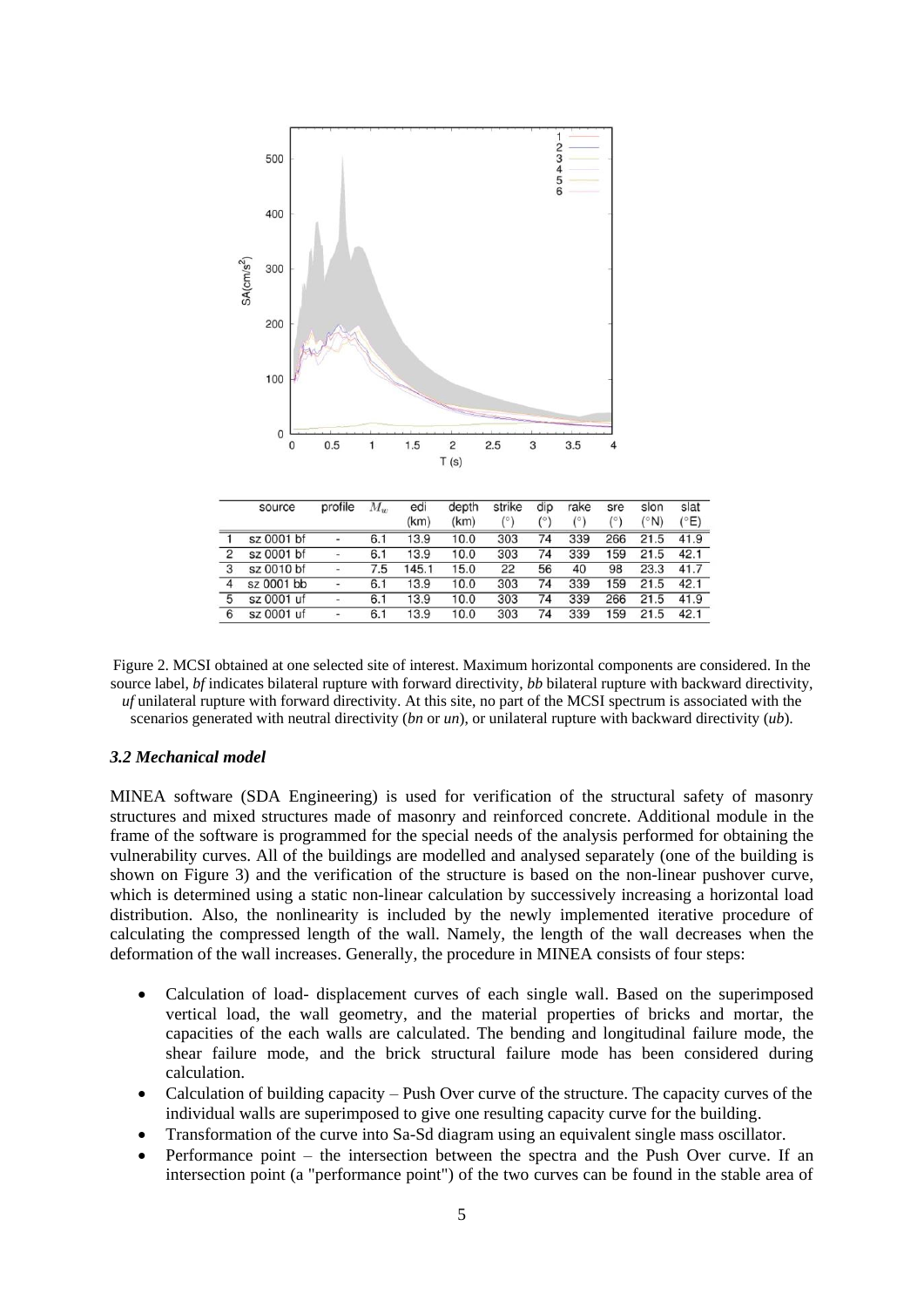the capacity curve, then it is concluded that sufficient earthquake resistance is guaranteed. The determination of the intersection point of the curves is done iteratively taking into account deformation- dependent effective structural damping. (Gellert, Butenweg, 2014).

| <b>Failure mode</b>                              | <b>Maximum horizontal capacity</b>                                                             | Max. deformation [m]                                                                             |                                                                                                         |  |
|--------------------------------------------------|------------------------------------------------------------------------------------------------|--------------------------------------------------------------------------------------------------|---------------------------------------------------------------------------------------------------------|--|
| Bending and<br>normal force                      |                                                                                                | $\frac{L^2 \cdot q_0}{p_V \cdot \alpha \cdot 2 \cdot H_W} \left(1 - 1.15 \frac{q_0}{f_k}\right)$ | $0.006 \cdot \frac{H_W^2}{I} \cdot \alpha$                                                              |  |
| <b>Friction failure</b>                          | Head joints without<br>mortar:<br>$(0.5 \cdot f_{\text{v}k0} \cdot t + 0.4 \cdot q_0) \cdot L$ | Head joints with<br>mortar:<br>$(1.0 \cdot f_{\text{v}k0} \cdot t + 0.4 \cdot q_0) \cdot L$      | $0.004 \cdot H_W$ ; $\sigma_0 \leq 0.15 \cdot f_k$<br>$0.003 \cdot H_W$ ; $\sigma_0 \ge 0.15 \cdot f_k$ |  |
| 0.000.000.000<br><b>Brick tension</b><br>failure | Head joints without<br>mortar:<br>$0.045 \cdot f_k \cdot L \cdot t$                            | Head joints with<br>mortar:<br>$0.065 \cdot f_k \cdot L \cdot t$                                 | $0.004 \cdot H_W$ ; $\sigma_0 \leq 0.15 \cdot f_k$<br>$0.003 \cdot H_W$ ; $\sigma_0 \ge 0.15 \cdot f_k$ |  |

Table 1. Maximum deformation capacities (Acording to German Codes, EC6, EC8)

In the process of definition of the load-displacement curves, the maximum deformation capacities for bending failure and shear failure used are shown in Table 1.



Figure 3. Mathematical model in MINEA

#### *3.3 Probabilistic analysis*

Knowing the fact that a huge number of results from the nonlinear analysis are required for vulnerability curves generation, the use of the direct Monte Carlo sampling would be an expensive option, since it produces an enormous number samples that should be performed. The Response Surface Methodology is a statistical tool used for the design of experiments and the process of optimization of the number of samples and simulations is significant (Towashiraporn et al, 2008). In dependence of the chosen method (Box-Behnken design, Central Composite design), the analyses only for the chosen points are performed and a polynomial relationship between the output and the input parameters should be done (regression analysis). In this fashion, more efficiently and with less computational demand, the same number of output results as the number obtained by Direct Monte Carlo Analysis can be obtained. The comparison of the both procedures is shown on Figure 4.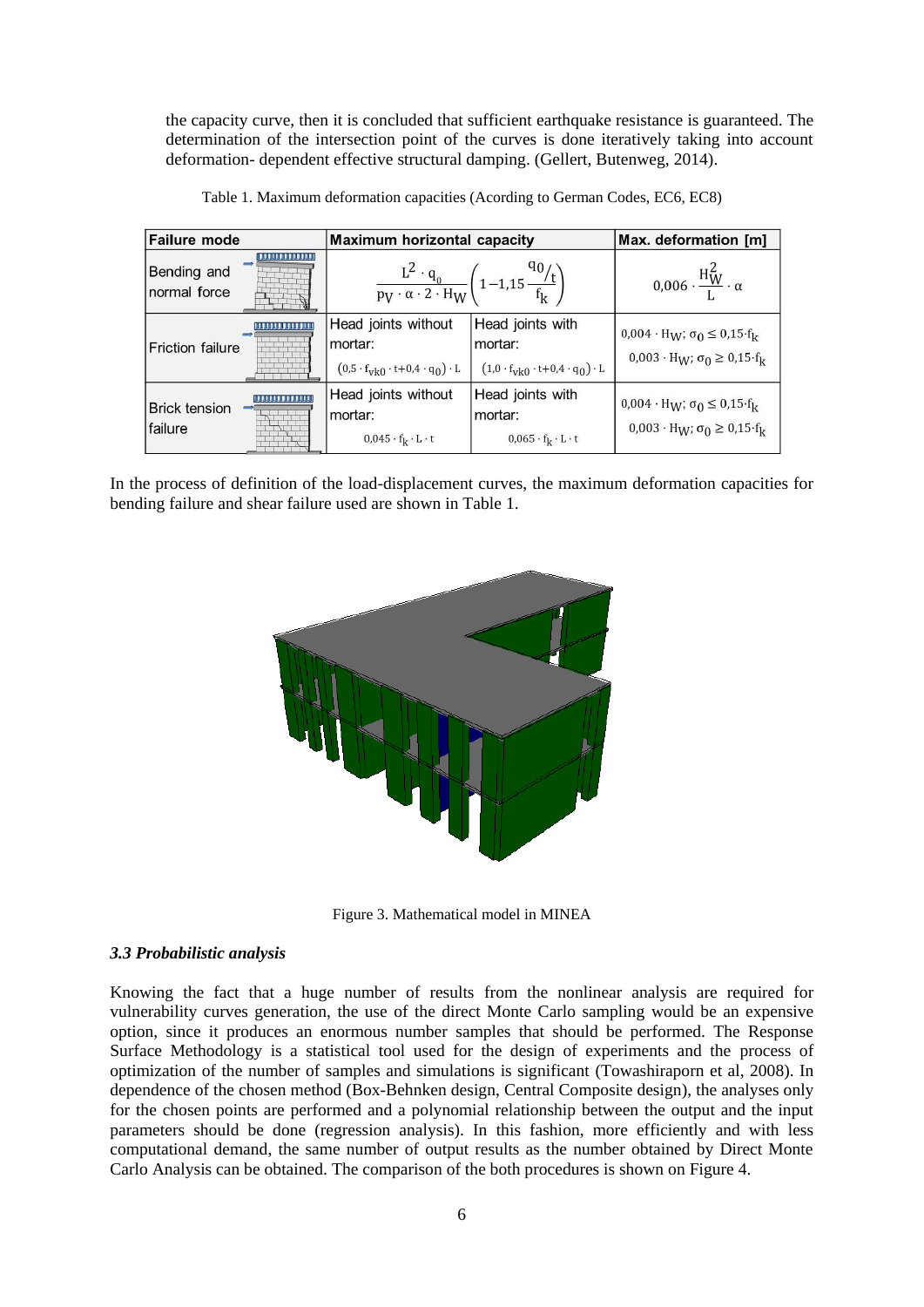

Figure 4. The difference between the Monte Carlo and Response Surface Methodology

The first step in the analysis is to define the input and the output parameters. Their mean values and statistical variations are carefully chosen, based on a huge data of experimental research. In the current

|                    |                | input variables        | low                      | high |      |
|--------------------|----------------|------------------------|--------------------------|------|------|
| load               |                | additional load - slab | $[kN/m^2]$               |      | 3    |
|                    | 2              | additional load - roof | $[kN/m^2]$               |      | 3    |
| mat $1 E=2880 MPa$ | 3              | Compressive strength   | fk $[N/mm^2]$            | 0.3  |      |
|                    | $\overline{4}$ | Shear strength         | fvk $[N/mm^2]$           | 0.07 | 0.4  |
|                    |                | additional damping     | [%]                      |      | 10   |
|                    | 6              | Degree of resraint     | $\overline{\phantom{a}}$ | 0.5  | 0.75 |
| mat $2$ E=5440 MPa |                | Compressive strength   | fk $[N/mm^2]$            |      | 10   |
|                    | 8              | Shear strength         | fvk $[N/mm^2]$           | 0.07 | 0.4  |
|                    | Q              | additional damping     | [%]                      |      | 10   |
|                    | 10             | Degree of resraint     | $\overline{\phantom{a}}$ | 0.5  | 0.75 |

Table 2. Input variables

research, the chosen input variables are the following:

- compressive strength of masonry
- shear strength of masonry
- dead load
- additional damping
- degree of restrained

With investigations and many trials, it is concluded that these parameters influence the result in a great manner. Estimation of the damage indicator and performance levels is a critical point in vulnerability curves definition. The interstory drift is defined as damage indicator, as parameter that can describe the damage the most correctly. Four damage levels are employed in this study. The corresponding drifts are 0.1%, 0.3% , 0.5% и 0.8%, according to Calvi (Calvi et all, 2006, Mouyiannou et al, 2003 ).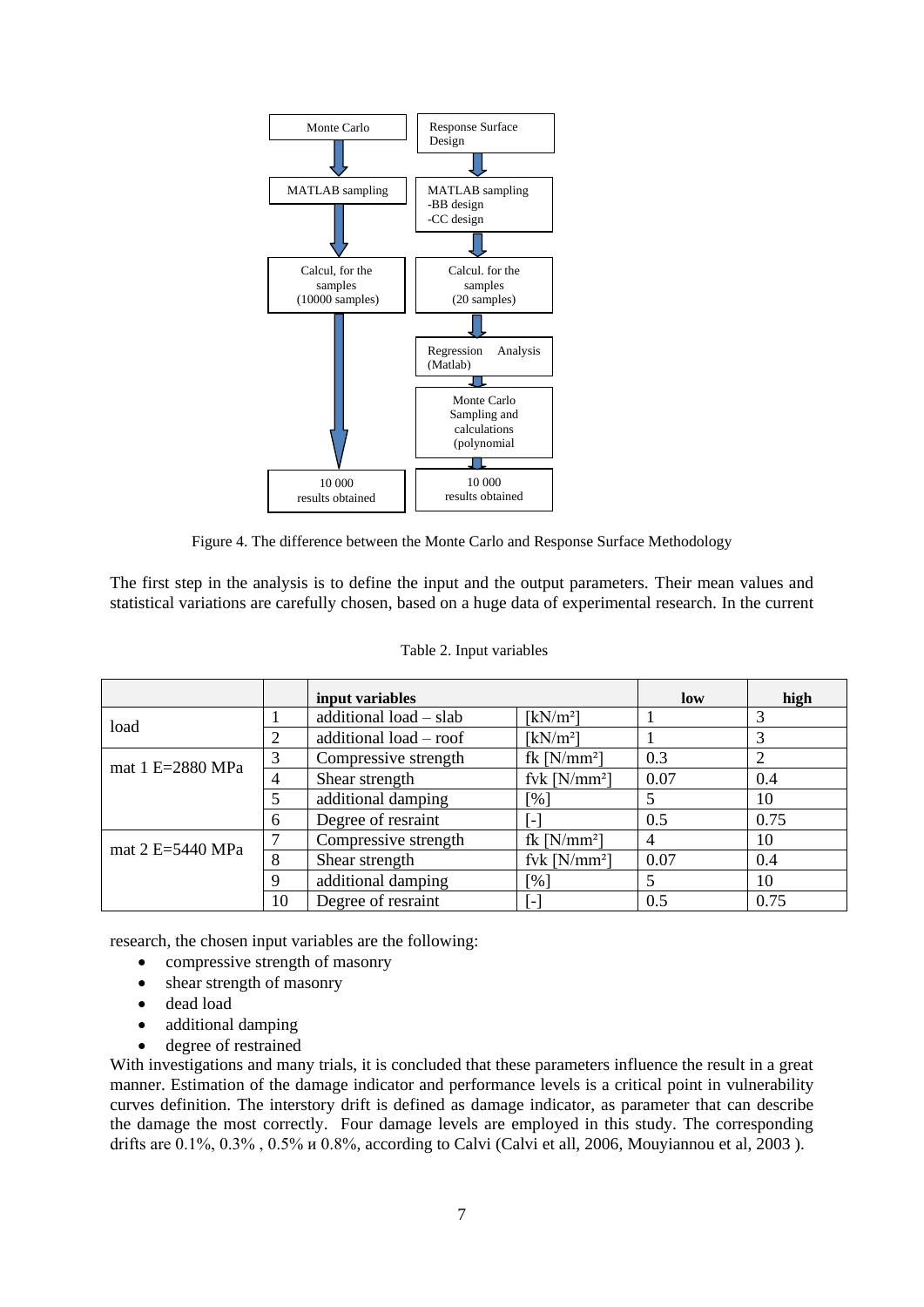With variation of these characteristics, despite the uncertainties in the structures, the differences among the objects that are representing a group of objects are taken into account. In Table 2, the input variables and their boundaries are shown.

The most widely used function in the Response Surface Method is the polynomial function with as less as possible terms because the further calculations would be simplified. Equation 2 shows the shape of the polynomial function used in the analysis:

$$
y = b_0 + \sum_{i=1}^{k} b_i x_i + \sum_{i=1}^{k} b_i x_i^2 + \sum_{i=1}^{k-1} \sum_{j>i}^{k} b_i x_i x_j
$$
(2)

*y* - responce  $x_i, x_j$  - input parameters  $b_0, b_i, b_{ii}, b_{ij}$  - unknown coefficients *k* - number of input parameters

With this function the connection between the input and the output parameters is defined, or the interstory drift is calculated in dependence of the compressive strength, shear strength of masonry, dead load, additional damping and degree of restraining of the wall. However, this function has to fulfill some criteria:

- The mean of the residuals should be approximately zero for all the values of X.
- The variance of the residuals should be approximately constant for all the values of X.
- The distribution of the residuals should be approximately Normal

To address the first two we can examine a scatter-plot of the residuals against the fits with the horizontal zero line drawn in. In order to check the normality of the distribution of the residuals the Normal Probability plot with Matlab program is calculated.

Since it is confirmed that the polynomial calculated is a good approximation of the response, for 10 000 samples generated with Monte Carlo Analysis, interiority drift was calculated.

Vulnerability curves are mathematically defined as damage state exceedance probability, corresponding to specific seismic level. The analyses are performed in MATLAB program, where for every earthquake level employed four results (four points in the diagram) are obtained. These points represent the percentage of exceeding the corresponding damage level. Using Maximum likelihood estimation vulnerability curves are obtained. The results of the analysis are four curves for the M5 and M6 types, for both regular and irregular structures.

The calculated preliminary vulnerability curves for one building are represented on Figure 5a and Figure 5b, for both Direct Monte Carlo Analysis and Response Surface Method.



Figure 5a. Vulnerability Curve (MCS) Figure 5b. Vulnerability Curve (RSM)

Legend: Red line: Limit State 1 – 0.1% drift; Orange line: Limit State 2 – 0.3% drift; Yellow line: Limit State 3– 0.5% drift; Green line: Limit State 4 – Collapse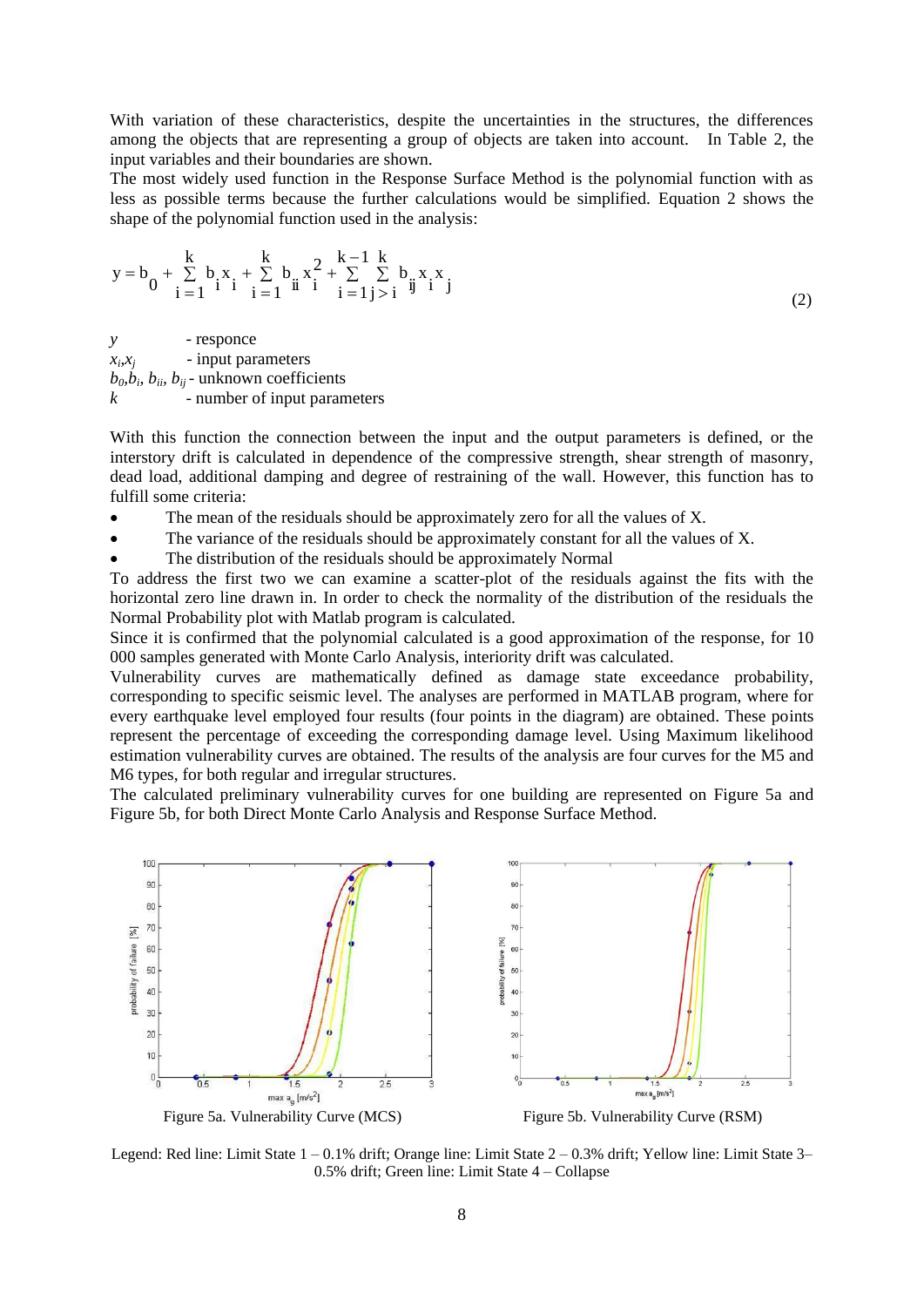## **4. CONCLUSIONS**

A complex methodology for seismic vulnerability assessment of a masonry structures located in former Yugoslav Republic of Macedonia has been proposed. The framework includes selection of a prototypes, experimental work (laboratory and in city dynamic testing), nonlinear analysis of the structures, finite element model updating and statistical analysis for vulnerability curves determination. A set of four curves for the previously defined classes of structures (M5- regular, M5 irregular, M6- regular, M6- irregular) would be of a great value for the future structural assessment of the buildings in the selected region.

#### **5. REFERENCES**

Arsovski M. (1997). Tectonics of Macedonia, *Ph.D. Thesis,* Faculty of Geology and Mining, Stip. 306 p. (in Macedonian)

Calvi, G.M., Pinho,R., Magenes,G., Bommer, J.J., Restrepo-Vélez, L.F., Crowley, H.,(2006), Development of seismic vulnerability assessment methodologies over the past 30 years, *ISET Journal of Earthquake Technology*, Paper No. 472, Vol. 43, No. 3, pp. 75-104

Dumova- Jovanoska, E. (2004), Fragility curves for reinforced concrete structures in Skopje (Macedonia) region, *Soil dynаmics and earthquake engineering*, Elsevier, pp 455-466

Fasan, M., Magrin, A., Amadio, C., Romanelli, F., Vaccari, F. Panza, G.F., (2016). A seismological and engineering perspective on the 2016 Central Italy earthquakes, *Int. J. Earthquake and Impact Engineering*, Vol. 1, No. 4, 395-420

Fasan, M., Magrin, A., Amadio, C., Panza, G.F., Romanelli, F., Vaccari, F. and Noè, S. (2017). A possible revision of the current seismic design process, *16th World Conference on Earthquake Engineering*, 16WCEE 2017, Santiago Chile.

FEMA (2003). "HAZUS-MH Technical Manual", Federal Emergency Management Agency, Washington, DC, U.S.A.

Gellert, C., Butenweg, C., (2014), Seismic analysis of masonry structures in German earthquake zones according to DIN EN 1998-1, Ernst & Sohn Verlag für Architektur und technische Wissenschaften GmbH & Co. KG, Berlin . *Mauerwerk 18*, Heft 3/4

Eurocode 6 (2005) - Design of masonry structures - Part 1-1: General rules for reinforced and unreinforced masonry structures.

Mouyiannou, A., Rota, M., Penna, A. & Magenes,G. (2014) Identification of Suitable Limit States from Nonlinear Dynamic Analyses of Masonry Structures, *Journal of Earthquake Engineering*, 18:2, 231- 263

Milutinovic, Z; Trendafiloski, G (2003). WP4 Vulnerability of Current Buildings. RISK-UE: An Advanced Approach to Earthquake risk Scenarios with Applications to Different European Towns. Contract No. EVK4- CT-2000-00014. 108 pp

MINEA software (2017), SDA-Engineering GmbH, Kaiserstraße 100, TPH III/B, 52134 Herzogenrath, Germany, http://www.mineadesign.de

Nocevski,N., (1993), Definition of empirical and theoretical models for definition of the vulnerability Level of High – Rises, (in Macedonian), *Doctoral Dissertation*, IZIIS, Skopje.

Panza, G.F., Romanelli, F. and Vaccari, F. (2001). Seismic wave propagation in laterally heterogeneous anelastic media: theory and applications to seismic zonation, *Advances in Geophysics*, Vol. 43, pp.1–95.

Porter, K. (2009), Cracking an Open Safe: HAZUS Vulnerability Functions in Terms of Structure- Independent Spectral Acceleration, *Earthquake Spectra*, Volume 25, No. 2, pages 361–378

RISK-UE: (2001-2004), An advanced approach to earthquake risk scenarios, with applications to different European cities.

SeismoWall (2017-2019), Seizmic Vulnerability of existing Masonry structures, Research project, Faculty of Civil Engineering, "Ss. Cyril and Methodius" University, Skopje, Republic of Macedonia.